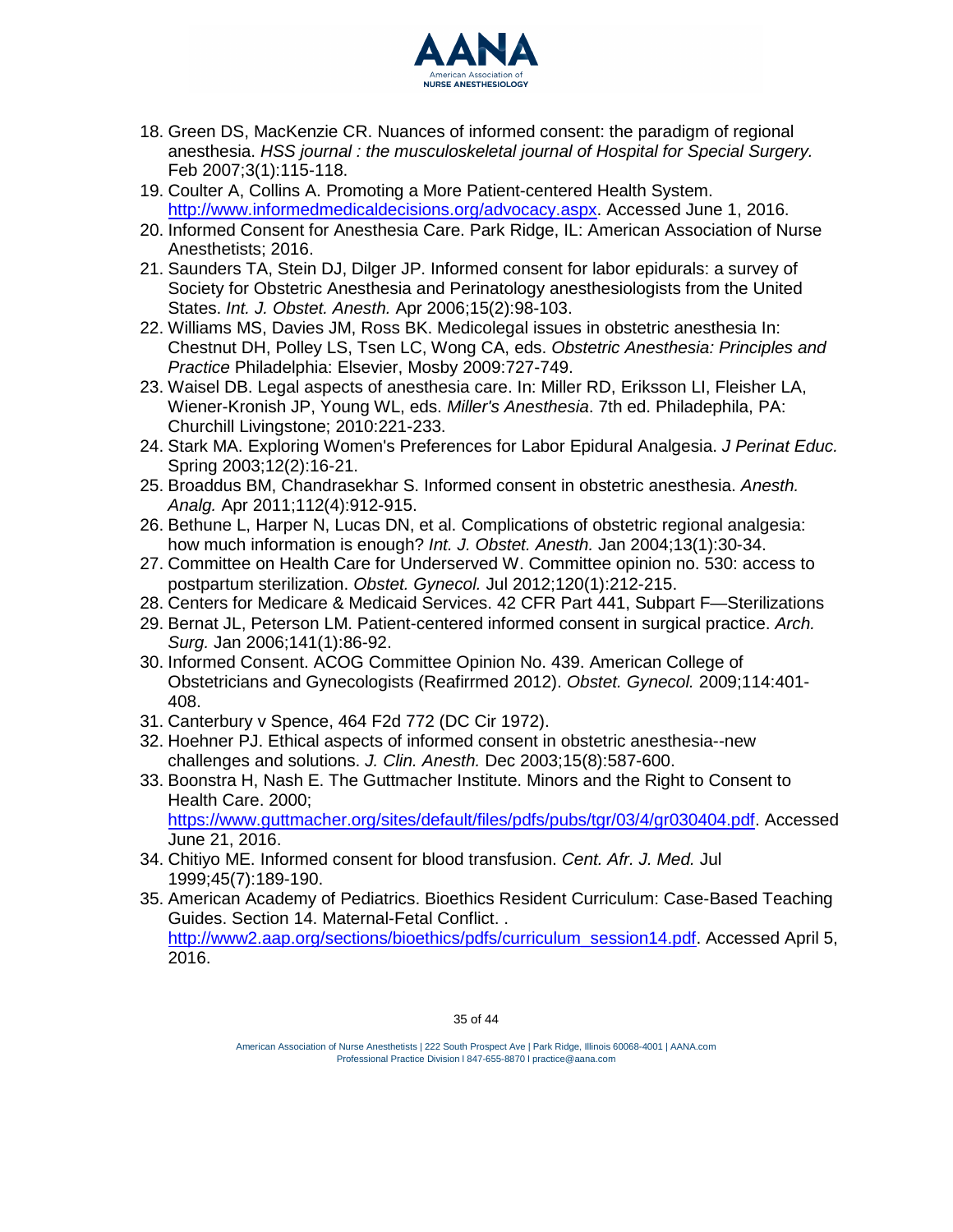

- 36. The American College of Obstetricians and Gynecologists. Committee Opinion Number 664. Refusal of Medically Recommended Treatment during Pregnancy. [http://www.acog.org/Resources-And-Publications/Committee-Opinions/Committee-on-](http://www.acog.org/Resources-And-Publications/Committee-Opinions/Committee-on-Ethics/Refusal-of-Medically-Recommended-Treatment-During-Pregnancy)[Ethics/Refusal-of-Medically-Recommended-Treatment-During-Pregnancy.](http://www.acog.org/Resources-And-Publications/Committee-Opinions/Committee-on-Ethics/Refusal-of-Medically-Recommended-Treatment-During-Pregnancy) Accessed June 20, 2016.
- 37. Reitman E, Flood P. Anaesthetic considerations for non-obstetric surgery during pregnancy. *BJA: British Journal of Anaesthesia.* 2011;107(suppl\_1):i72-i78.
- 38. Nejdlova M, Johnson T. Anaesthesia for non-obstetric procedures during pregnancy. *Continuing Education in Anaesthesia Critical Care & Pain.* 2012;12(4):203-206.
- 39. Heesen M, Klimek M. Nonobstetric anesthesia during pregnancy. *Curr. Opin. Anaesthesiol.* Jun 2016;29(3):297-303.
- 40. Committee on Obstetric P, the American Society of A. Committee Opinion No. 696: Nonobstetric Surgery During Pregnancy. *Obstet. Gynecol.* Apr 2017;129(4):777-778.
- 41. Orejuela FJ, Garcia T, Green C, Kilpatrick C, Guzman S, Blackwell S. Exploring factors influencing patient request for epidural analgesia on admission to labor and delivery in a predominantly Latino population. *J. Immigr. Minor. Health.* Apr 2012;14(2):287-291.
- 42. Infection Prevention and Control Guidelines for Anesthesia Care. Park Ridge, IL: American Association of Nurse Anesthesiology; 2015.
- 43. Safe Injection Guidelines for Needle and Syringe Use. Park Ridge, IL: American Association of Nurse Anesthesiology; 2014.
- 44. Practice ACoO. ACOG committee opinion No. 433: optimal goals for anesthesia care in obstetrics. *Obstet. Gynecol.* May 2009;113(5):1197-1199.
- 45. Osborne L. Obstetric Anesthesia. Nurse Anesthesia. 4 ed: Saunders Elsevier; 2010.
- 46. Chestnut DH, Wong CA, Tsen LC, Ngan Kee WD, Beilin Y, Mhyre J. Chestnut's Obstetric Anesthesia: Principles and Practice. 5th ed. Philadelphia, PA: Elsevier Sauders.
- 47. Dyer RA, Reed AR, James MF. Obstetric anaesthesia in low-resource settings. *Best Pract. Res. Clin. Obstet. Gynaecol.* Jun 2010;24(3):401-412.
- 48. Malignant Hyperthermia Crisis Preparedness and Treatment. Park Ridge, IL: American Association of Nurse Anesthesiology; 2015.
- 49. Anim-Somuah M, Smyth RM, Jones L. Epidural versus non-epidural or no analgesia in labour. *Cochrane Database Syst. Rev.* Dec 07 2011(12):CD000331.
- 50. Brown ST, Douglas C, Flood LP. Women's Evaluation of Intrapartum Nonpharmacological Pain Relief Methods Used during Labor. *The Journal of perinatal education.* Summer 2001;10(3):1-8.
- 51. Habanananda T. Non-pharmacological pain relief in labour. *J. Med. Assoc. Thai.* Oct 2004;87 Suppl 3:S194-202.
- 52. Burgos J, Cobos P, Osuna C, et al. Nitrous oxide for analgesia in external cephalic version at term: prospective comparative study. *J. Perinat. Med.* Nov 2013;41(6):719-723.
- 53. Collins MR, Starr SA, Bishop JT, Baysinger CL. Nitrous oxide for labor analgesia: expanding analgesic options for women in the United States. *Rev. Obstet. Gynecol.* 2012;5(3-4):e126-131.

<sup>\$</sup>PHULFDQ \$VVRFLDWoLLLTRRPLORSPecTRAMe | Park Ridge, Vilinibis 600662940001 WWKHVLRORJ\ | 222 S AANA.com Professional Practice Division l 847-655-8870 l [practice@aana](mailto:practice@aana.com).com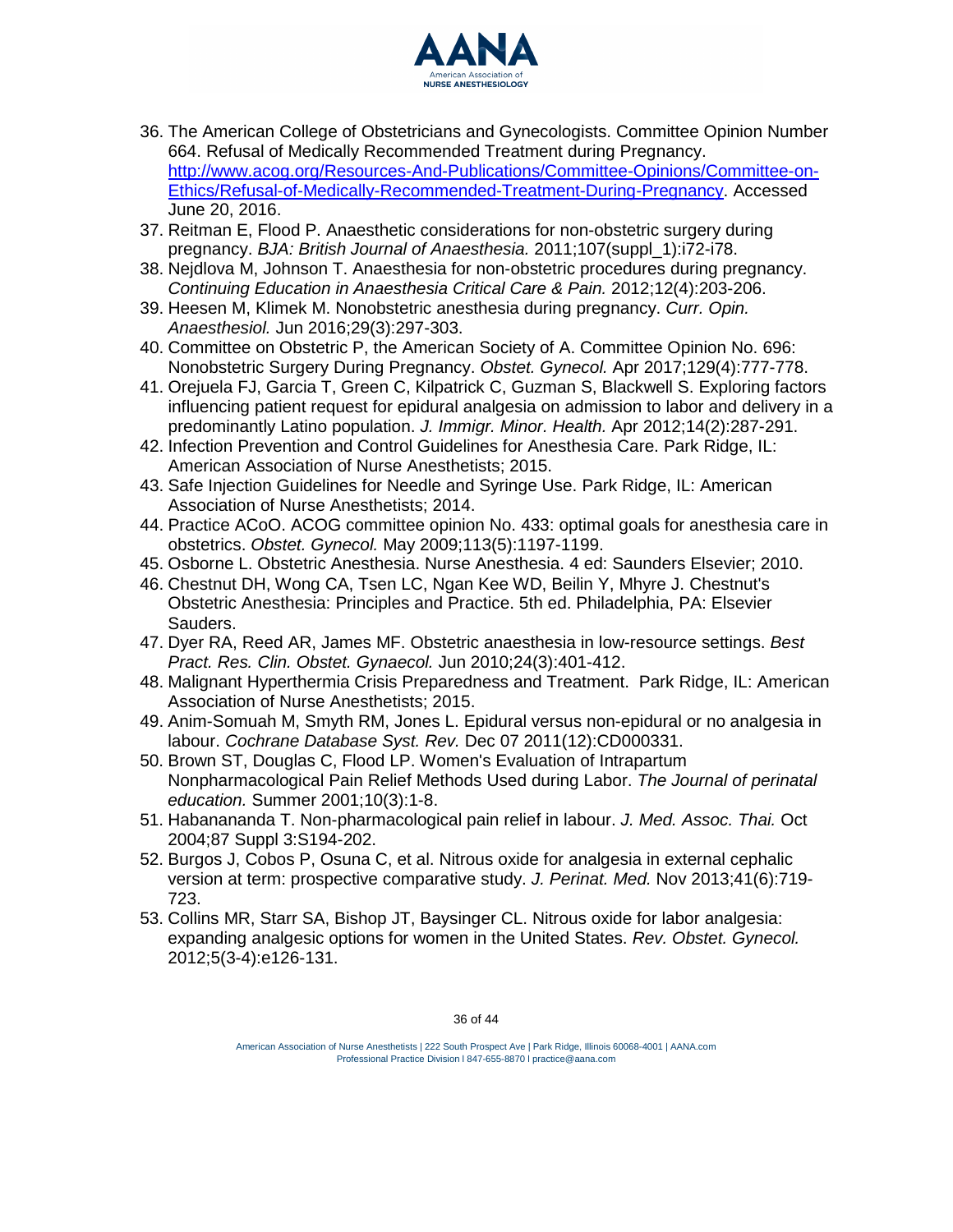

- 54. Klomp T, van Poppel M, Jones L, Lazet J, Di Nisio M, Lagro-Janssen AL. Inhaled analgesia for pain management in labour. *Cochrane Database Syst. Rev.* Sep 12 2012(9):CD009351.
- 55. Bucklin BA, Chestnut DH, Hawkins JL. Intrathecal opioids versus epidural local anesthetics for labor analgesia: a meta-analysis. *Reg Anesth Pain Med.* Jan-Feb 2002;27(1):23-30.
- 56. Silva M, Halpern SH. Epidural analgesia for labor: Current techniques. *Local and regional anesthesia.* 2010;3:143-153.
- 57. Leffert LR, Schwamm LH. Neuraxial anesthesia in parturients with intracranial pathology: a comprehensive review and reassessment of risk. *Anesthesiology.* Sep 2013;119(3):703-718.
- 58. Osborne L, Snyder M, Villecco D, Jacob A, Pyle S, Crum-Cianflone N. Evidence-based anesthesia: fever of unknown origin in parturients and neuraxial anesthesia. *AANA J.* Jun 2008;76(3):221-226.
- 59. van Veen JJ, Nokes TJ, Makris M. The risk of spinal haematoma following neuraxial anaesthesia or lumbar puncture in thrombocytopenic individuals. *Br. J. Haematol.* Jan 2010;148(1):15-25.
- 60. Horlocker TT, Heit JA, Wedel DJ, Enneking FK, Rowlingson JC. Safe epidural catheter removal in the patient receiving warfarin: does anybody really know what (prothrombin) time it is? *Anesthesiology.* Sep 2010;113(3):759-761; author reply 761.
- 61. Horlocker TT, Wedel DJ, Rowlingson JC, et al. Regional anesthesia in the patient receiving antithrombotic or thrombolytic therapy: American Society of Regional Anesthesia and Pain Medicine Evidence-Based Guidelines (Third Edition). *Reg. Anesth. Pain Med.* Jan-Feb 2010;35(1):64-101.
- 62. Collins J, Bowles L, MacCallum PK. Prevention and management of venous thromboembolism in pregnancy. *Br. J. Hosp. Med.* Dec 02 2016;77(12):C194-C200.
- 63. Membership of the Working P, Harrop-Griffiths W, Cook T, et al. Regional anaesthesia and patients with abnormalities of coagulation. *Anaesthesia.* 2013;68(9):966-972.
- 64. Collins P, Abdul-Kadir R, Thachil J, Subcommittees on Women' s Health Issues in T, Haemostasis, on Disseminated Intravascular C. Management of coagulopathy associated with postpartum hemorrhage: guidance from the SSC of the ISTH. *J. Thromb. Haemost.* Jan 2016;14(1):205-210.
- 65. Narouze S, Benzon HT, Provenzano DA, et al. Interventional spine and pain procedures in patients on antiplatelet and anticoagulant medications: guidelines from the American Society of Regional Anesthesia and Pain Medicine, the European Society of Regional Anaesthesia and Pain Therapy, the American Academy of Pain Medicine, the International Neuromodulation Society, the North American Neuromodulation Society, and the World Institute of Pain. *Reg. Anesth. Pain Med.* May-Jun 2015;40(3):182-212.
- 66. Han IS, Chung EY, Hahn YJ. Spinal epidural hematoma after epidural anesthesia in a patient receiving enoxaparin -A case report. *Korean journal of anesthesiology.* Aug 2010;59(2):119-122.
- 67. American College of O, Gynecologists. ACOG committee opinion no. 559: Cesarean delivery on maternal request. *Obstet. Gynecol.* Apr 2013;121(4):904-907.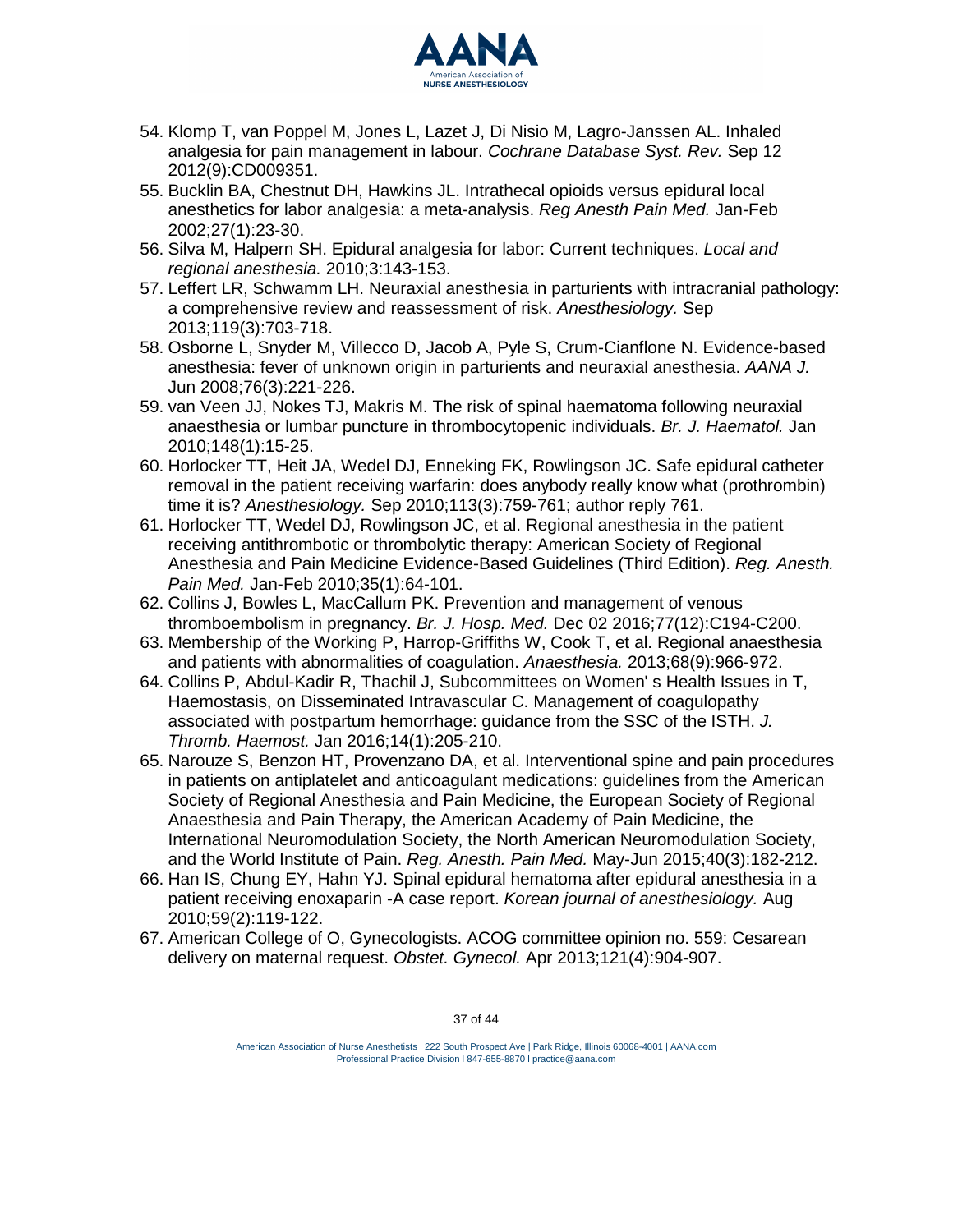

- 68. Chau A, Bibbo C, Huang CC, et al. Dural Puncture Epidural Technique Improves Labor Analgesia Quality With Fewer Side Effects Compared With Epidural and Combined Spinal Epidural Techniques: A Randomized Clinical Trial. *Anesth. Analg.* Feb 2017;124(2):560-569.
- 69. Ghosh S, Marton S. Anesthetic management for cesarean delivery in a patient with severe aortic stenosis and severe obesity. *Obes. Surg.* Feb 2011;21(2):264-266.
- 70. Ghosh SM, Madjdpour C, Chin KJ. Ultrasound-guided lumbar central neuraxial block. *BJA Education.* 2016;16(7):213-220.
- 71. Zinn J, Jenkins J, Swofford V, Harrelson B, McCarter S. Intraoperative Patient Skin Prep Agents: Is There a Difference? *AORN Journal.* 2010;92(6):662-674.
- 72. Digison MB. A review of anti-septic agents for pre-operative skin preparation. *Plast. Surg. Nurs.* Oct-Dec 2007;27(4):185-189; quiz 190-181.
- 73. Balki M. Locating the epidural space in obstetric patients-ultrasound a useful tool: continuing professional development. *Can. J. Anaesth.* Dec 2010;57(12):1111-1126.
- 74. Balki M, Lee Y, Halpern S, Carvalho JC. Ultrasound imaging of the lumbar spine in the transverse plane: the correlation between estimated and actual depth to the epidural space in obese parturients. *Anesth. Analg.* Jun 2009;108(6):1876-1881.
- 75. Carvalho JC. Ultrasound-facilitated epidurals and spinals in obstetrics. *Anesthesiol. Clin.* Mar 2008;26(1):145-158, vii-viii.
- 76. Neal JM, Brull R, Horn JL, et al. The Second American Society of Regional Anesthesia and Pain Medicine Evidence-Based Medicine Assessment of Ultrasound-Guided Regional Anesthesia: Executive Summary. *Reg. Anesth. Pain Med.* Mar-Apr 2016;41(2):181-194.
- 77. Perlas A, Chaparro LE, Chin KJ. Lumbar Neuraxial Ultrasound for Spinal and Epidural Anesthesia: A Systematic Review and Meta-Analysis. *Reg. Anesth. Pain Med.* Mar-Apr 2016;41(2):251-260.
- 78. Oh AY, Hwang JW, Song IA, et al. Influence of the timing of administration of crystalloid on maternal hypotension during spinal anesthesia for cesarean delivery: preload versus coload. *BMC Anesthesiol.* 2014;14:36.
- 79. Galindo Gualdrón LA. Test dose in regional anesthesia. *Colombian Journal of Anesthesiology.* 2014/01/01/ 2014;42(1):47-52.
- 80. Guay J. The epidural test dose: a review. *Anesth. Analg.* Mar 2006;102(3):921-929.
- 81. International Anesthesia Research Society. Epidural test dose: Sx. https:/[/www.openanesthesia.org/epidural\\_test\\_dose\\_sx/.](http://www.openanesthesia.org/epidural_test_dose_sx/) Accessed August 24, 2017.
- 82. Guinard JP, Mulroy MF, Carpenter RL, Knopes KD. Test doses: optimal epinephrine content with and without acute beta-adrenergic blockade. *Anesthesiology.* Sep 1990;73(3):386-392.
- 83. Richardson MG, Lee AC, Wissler RN. High spinal anesthesia after epidural test dose administration in five obstetric patients. *Reg. Anesth.* Mar-Apr 1996;21(2):119-123.
- 84. Cohen MW, R.; Moss J. Patient-Controlled Analgesia: Making it Safer for Patients. [http://www.ismp.org/CE/Default.asp.](http://www.ismp.org/CE/Default.asp) Accessed April 10, 2016.
- 85. Grissinger M. Safety and patient-controlled analgesia: part 2: how to prevent errors. *P T.* Jan 2008;33(1):8-9.

American Association of Nurse Anesthesiology | 222 South Prospect Ave | Park Ridge, Illinois 60068-4001 | AANA.com Professional Practice Division l 847-655-8870 l [practice@aana](mailto:practice@aana.com).com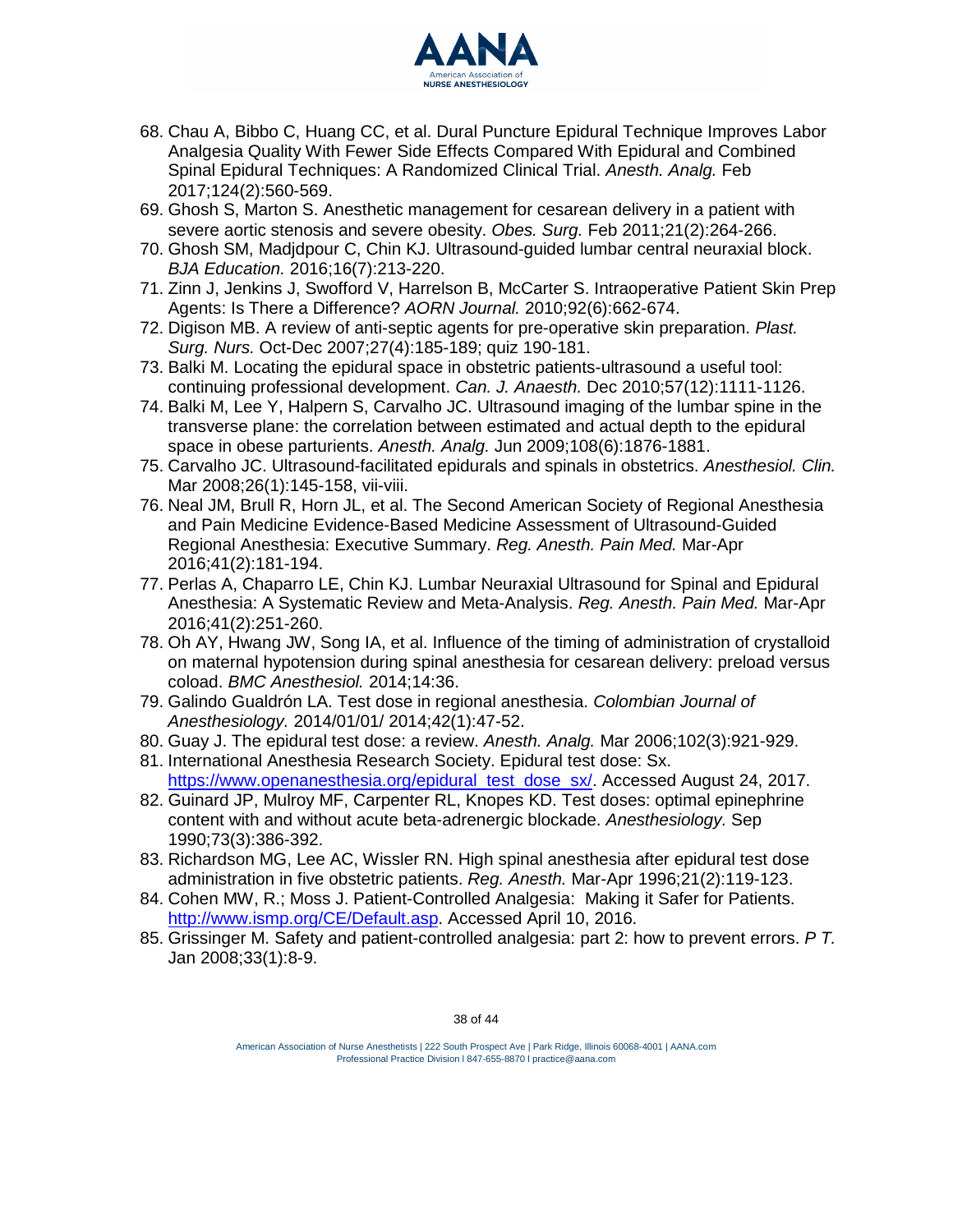

- 86. Commission TJ. *Patient Controlled Analgesia by Proxy.* December 20, 2004 2004.
- 87. American Society of Regional Anesthesia and Pain Management. Checklist for Treatment of Local Anesthetic Systemic Toxicity. 2011; https:/[/www.asra.com/content/documents/asra\\_last\\_checklist.2011.pdf.](http://www.asra.com/content/documents/asra_last_checklist.2011.pdf) Accessed August 24, 2017.
- 88. Care of Patients Receiving Analgesia by Catheter Techniques. Park Ridge, IL: American Association of Nurse Anesthetists; 2017.
- 89. Ankichetty SP, Chin KJ, Chan VW, et al. Regional anesthesia in patients with pregnancy induced hypertension. *J Anaesthesiol Clin Pharmacol.* Oct 2013;29(4):435-444.
- 90. Pellegrini JE, Toledo P, Soper DE, et al. Consensus Bundle on Prevention of Surgical Site Infections After Major Gynecologic Surgery. *AANA J.* Feb 06 2017;85(1):1-12.
- 91. Lamont RF, Sobel JD, Kusanovic JP, et al. Current debate on the use of antibiotic prophylaxis for caesarean section. *BJOG.* Jan 2011;118(2):193-201.
- 92. Chemsian R, Bhananker S, Ramaiah R. Videolaryngoscopy. *International journal of critical illness and injury science.* Jan 2014;4(1):35-41.
- 93. Butwick AJ, Coleman L, Cohen SE, Riley ET, Carvalho B. Minimum effective bolus dose of oxytocin during elective Caesarean delivery. *Br. J. Anaesth.* Mar 2010;104(3):338- 343.
- 94. Kulo A, van Calsteren K, Verbesselt R, et al. The impact of Caesarean delivery on paracetamol and ketorolac pharmacokinetics: a paired analysis. *J Biomed Biotechnol.* 2012;2012:437639.
- 95. Bauchat JR, Higgins N, Wojciechowski KG, McCarthy RJ, Toledo P, Wong CA. Lowdose ketamine with multimodal postcesarean delivery analgesia: a randomized controlled trial. *Int. J. Obstet. Anesth.* Jan 2011;20(1):3-9.
- 96. Lavand'homme P. Postcesarean analgesia: effective strategies and association with chronic pain. *Curr. Opin. Anaesthesiol.* Jun 2006;19(3):244-248.
- 97. Landau R, Bollag L, Ortner C. Chronic pain after childbirth. *Int J Obstet Anesth.* Apr 2013;22(2):133-145.
- 98. Eisenach JC, Pan PH, Smiley R, Lavand'homme P, Landau R, Houle TT. Severity of acute pain after childbirth, but not type of delivery, predicts persistent pain and postpartum depression. *Pain.* Nov 15 2008;140(1):87-94.
- 99. Joshi GP. Multimodal analgesia techniques and postoperative rehabilitation. *Anesthesiol Clin North America.* Mar 2005;23(1):185-202.
- 100. Pan PH. Post cesarean delivery pain management: multimodal approach. *Int. J. Obstet. Anesth.* Jul 2006;15(3):185-188.
- 101. Duale C, Frey C, Bolandard F, Barriere A, Schoeffler P. Epidural versus intrathecal morphine for postoperative analgesia after Caesarean section. *Br J Anaesth.* Nov 2003;91(5):690-694.
- 102. Dominguez JE, Habib AS. Prophylaxis and treatment of the side-effects of neuraxial morphine analgesia following cesarean delivery. *Curr. Opin. Anaesthesiol.* Jun 2013;26(3):288-295.
- 103. Sen S, Ozmert G, Aydin ON, Baran N, Caliskan E. The persisting analgesic effect of low-dose intravenous ketamine after spinal anaesthesia for caesarean section. *Eur J Anaesthesiol.* Jul 2005;22(7):518-523.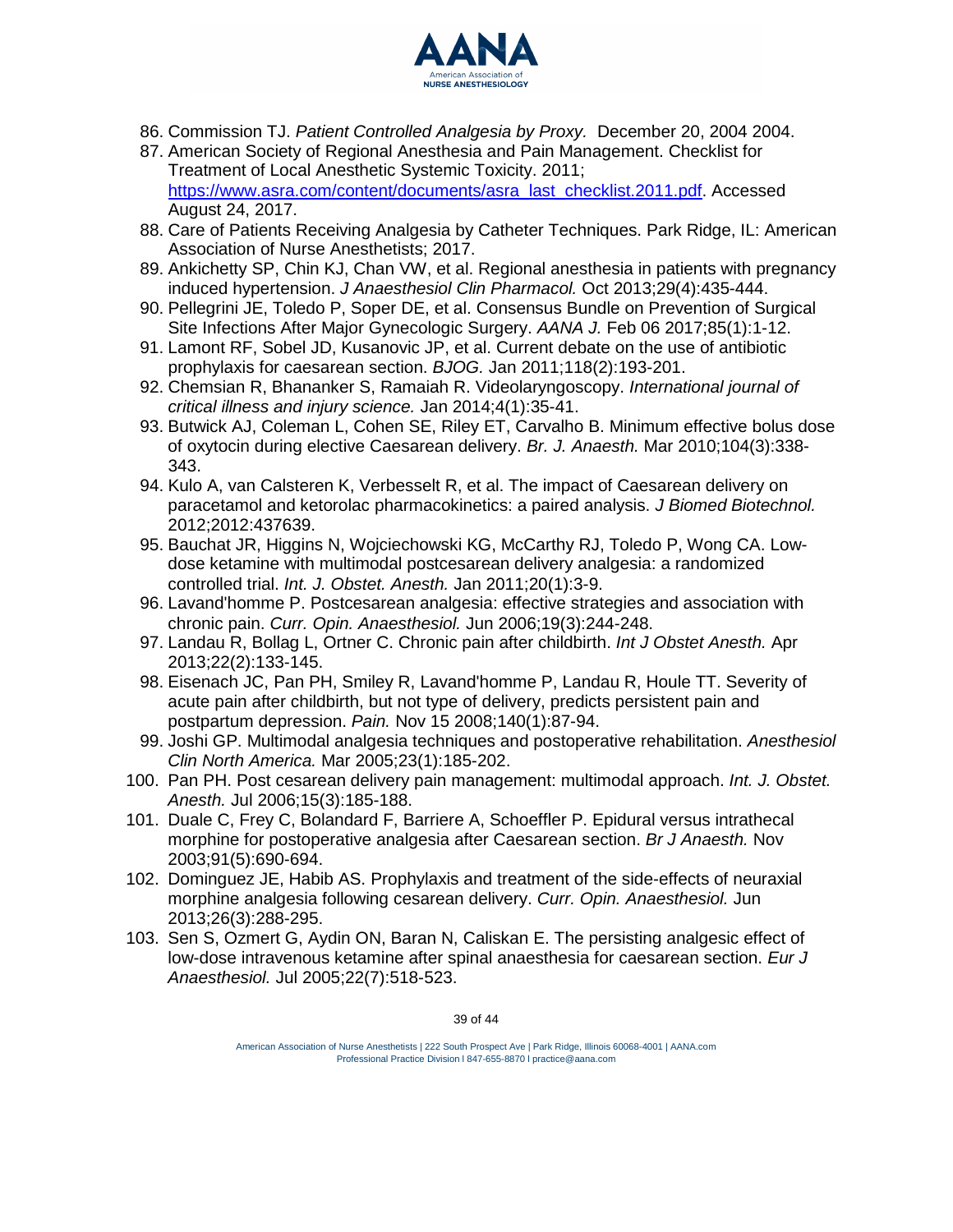

- 104. Menkiti ID, Desalu I, Kushimo OT. Low-dose intravenous ketamine improves postoperative analgesia after caesarean delivery with spinal bupivacaine in African parturients. *Int. J. Obstet. Anesth.* Jul 2012;21(3):217-221.
- 105. McNicol ED, Schumann R, Haroutounian S. A systematic review and meta-analysis of ketamine for the prevention of persistent post-surgical pain. *Acta Anaesthesiol Scand.* Nov 2014;58(10):1199-1213.
- 106. Moore A, Costello J, Wieczorek P, Shah V, Taddio A, Carvalho JC. Gabapentin improves postcesarean delivery pain management: a randomized, placebo-controlled trial. *Anesth Analg.* Jan 2011;112(1):167-173.
- 107. Mishriky BM, George RB, Habib AS. Transversus abdominis plane block for analgesia after Cesarean delivery: a systematic review and meta-analysis. *Can J Anaesth.* Aug 2012;59(8):766-778.
- 108. Enhanced Recovery After Surgery. American Association of Nurse Anesthesiology; 2017.
- 109. Wong JY, Carvalho B, Riley ET. Intrathecal morphine 100 and 200 mug for postcesarean delivery analgesia: a trade-off between analgesic efficacy and side effects. *International journal of obstetric anesthesia.* Jan 2013;22(1):36-41.
- 110. Herman NL, Choi KC, Affleck PJ, et al. Analgesia, pruritus, and ventilation exhibit a dose-response relationship in parturients receiving intrathecal fentanyl during labor. *Anesth Analg.* Aug 1999;89(2):378-383.
- 111. Rauch E. Intrathecal hydromorphone for postoperative analgesia after cesarean delivery: a retrospective study. *AANA J.* Aug 2012;80(4 Suppl):S25-32.
- 112. Chestnut DH, Wong CA, Tsen LC, Ngan Kee WD, Beilin Y, Mhyre J. *Chestnut's Obstetric Anesthesia: Principles and Practice.* 5th ed. Philadelphia, PA: Elsevier Sauders.
- 113. Macario A, Lipman AG. Ketorolac in the era of cyclo-oxygenase-2 selective nonsteroidal anti-inflammatory drugs: a systematic review of efficacy, side effects, and regulatory issues. *Pain Med.* Dec 2001;2(4):336-351.
- 114. American Academy of Pediatrics Committee on Drugs. Transfer of drugs and other chemicals into human milk. *Pediatrics.* Sep 2001;108(3):776-789.
- 115. Jakobi P, Solt I, Tamir A, Zimmer EZ. Over-the-counter oral analgesia for postcesarean pain. *Am J Obstet Gynecol.* Oct 2002;187(4):1066-1069.
- 116. Koh W, Nguyen KP, Jahr JS. Intravenous non-opioid analgesia for peri- and postoperative pain management: a scientific review of intravenous acetaminophen and ibuprofen. *Korean journal of anesthesiology.* Feb 2015;68(1):3-12.
- 117. Alhashemi JA, Alotaibi QA, Mashaat MS, Kaid TM, Mujallid RH, Kaki AM. Intravenous acetaminophen vs oral ibuprofen in combination with morphine PCIA after Cesarean delivery. *Can. J. Anaesth.* Dec 2006;53(12):1200-1206.
- 118. Waldron NH, Jones CA, Gan TJ, Allen TK, Habib AS. Impact of perioperative dexamethasone on postoperative analgesia and side-effects: systematic review and meta-analysis. *Br J Anaesth.* Feb 2013;110(2):191-200.
- 119. Scharine JD. Bilateral transversus abdominis plane nerve blocks for analgesia following cesarean delivery: report of 2 cases. *AANA J.* Apr 2009;77(2):98-102.
- 120. Urigel S, Molter J. Transversus abdominis plane (TAP) blocks. *AANA J.* Feb 2014;82(1):73-79.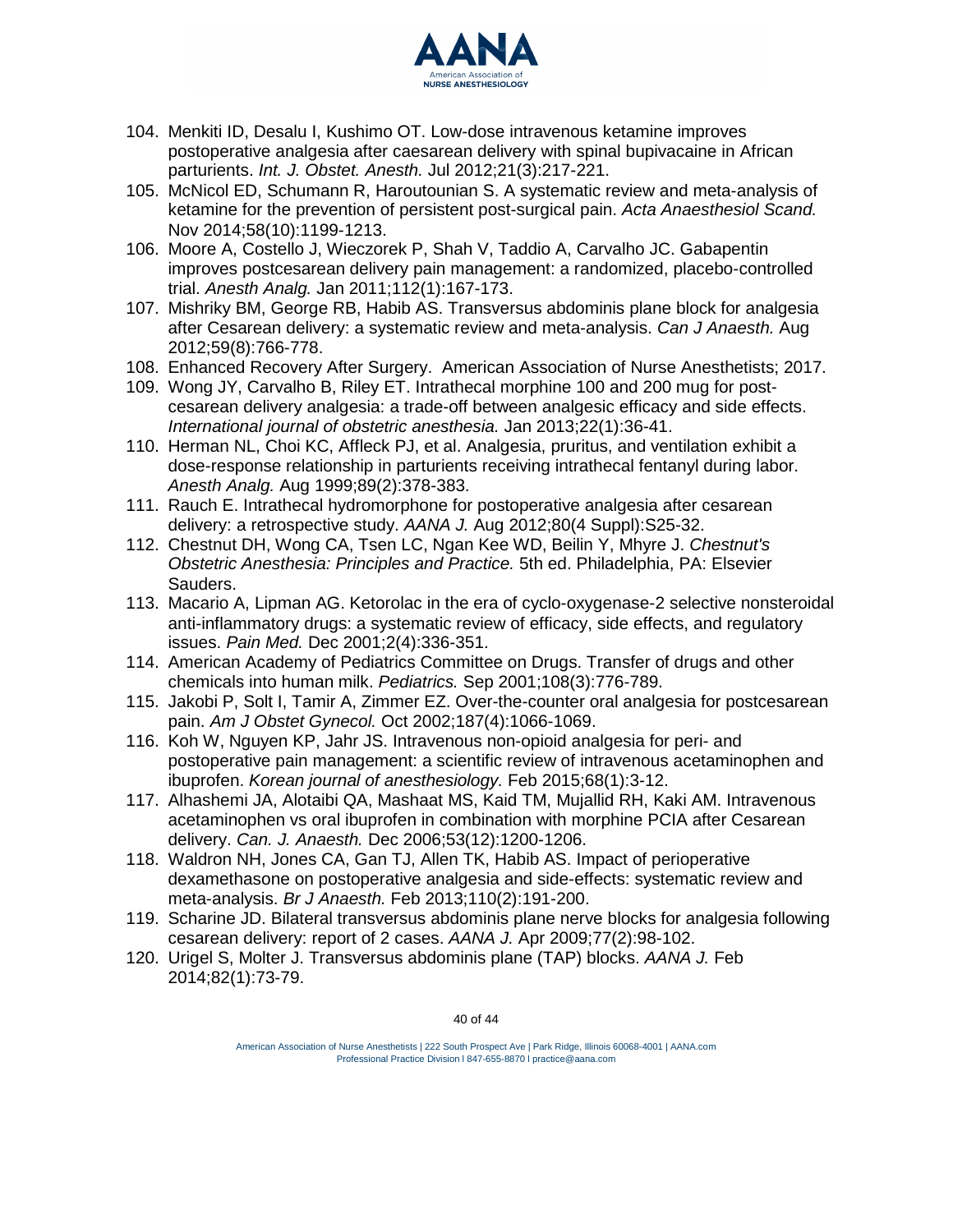

- 121. Abdel-Aleem H, Abdel-Aleem MA, Shaaban OM. Nitroglycerin for management of retained placenta. *Cochrane Database Syst. Rev.* Nov 12 2015(11):CD007708.
- 122. Ekerhovd E, Bullarbo M. Sublingual nitroglycerin seems to be effective in the management of retained placenta. *Acta Obstet. Gynecol. Scand.* 2008;87(2):222-225.
- 123. Cyna AM, Andrew M, Emmett RS, Middleton P, Simmons SW. Techniques for preventing hypotension during spinal anaesthesia for caesarean section. *Cochrane Database Syst. Rev.* Oct 18 2006(4):CD002251.
- 124. Lee SWY, Khaw KS, Ngan Kee WD, Leung TY, Critchley LAH. Haemodynamic effects from aortocaval compression at different angles of lateral tilt in non-labouring term pregnant women†‡. *BJA: British Journal of Anaesthesia.* 2012;109(6):950-956.
- 125. Waxler B, Dadabhoy ZP, Stojiljkovic L, Rabito SF. Primer of postoperative pruritus for anesthesiologists. *Anesthesiology.* Jul 2005;103(1):168-178.
- 126. Ko MC. Neuraxial opioid-induced itch and its pharmacological antagonism. *Handb. Exp. Pharmacol.* 2015;226:315-335.
- 127. Koju RB, Gurung BS, Dongol Y. Prophylactic administration of ondansetron in prevention of intrathecal morphine-induced pruritus and post-operative nausea and vomiting in patients undergoing caesarean section. *BMC anesthesiology.* Feb 17 2015;15:18.
- 128. Kalani N, Zabetian H, Sanie MS, et al. The Effect of Ondansetron and Dexamethasone on Nausea and Vomiting under Spinal Anesthesia. *World Journal of Plastic Surgery.* 2017;6(1):88-93.
- 129. Mishriky BM, Habib AS. Metoclopramide for nausea and vomiting prophylaxis during and after Caesarean delivery: a systematic review and meta-analysis. *Br. J. Anaesth.* Mar 2012;108(3):374-383.
- 130. Kaddoum R, Motlani F, Kaddoum RN, Srirajakalidindi A, Gupta D, Soskin V. Accidental dural puncture, postdural puncture headache, intrathecal catheters, and epidural blood patch: revisiting the old nemesis. *Journal of anesthesia.* Aug 2014;28(4):628-630.
- 131. Apfel CC, Saxena A, Cakmakkaya OS, Gaiser R, George E, Radke O. Prevention of postdural puncture headache after accidental dural puncture: a quantitative systematic review. *Br. J. Anaesth.* Sep 2010;105(3):255-263.
- 132. Heesen M, Klohr S, Rossaint R, Walters M, Straube S, van de Velde M. Insertion of an intrathecal catheter following accidental dural puncture: a meta-analysis. *Int. J. Obstet. Anesth.* Jan 2013;22(1):26-30.
- 133. Suescun H, Austin P, Gabaldon D. Nonpharmacologic Neuraxial Interventions for Prophylaxis of Postdural Puncture Headache in the Obstetric Patient. *AANA J.* Feb 2016;84(1):15-22.
- 134. Stuart JC, Kan AF, Rowbottom SJ, Yau G, Gin T. Acid aspiration prophylaxis for emergency Caesarean section. *Anaesthesia.* May 1996;51(5):415-421.
- 135. American College of O, Gynecologists Committee on Patient S, Quality I. Committee opinion no. 590: preparing for clinical emergencies in obstetrics and gynecology. *Obstet. Gynecol.* Mar 2014;123(3):722-725.
- 136. Emergency Manuals Implementation Collaborative (EMIC). [http://www.emergencymanuals.org/.](http://www.emergencymanuals.org/)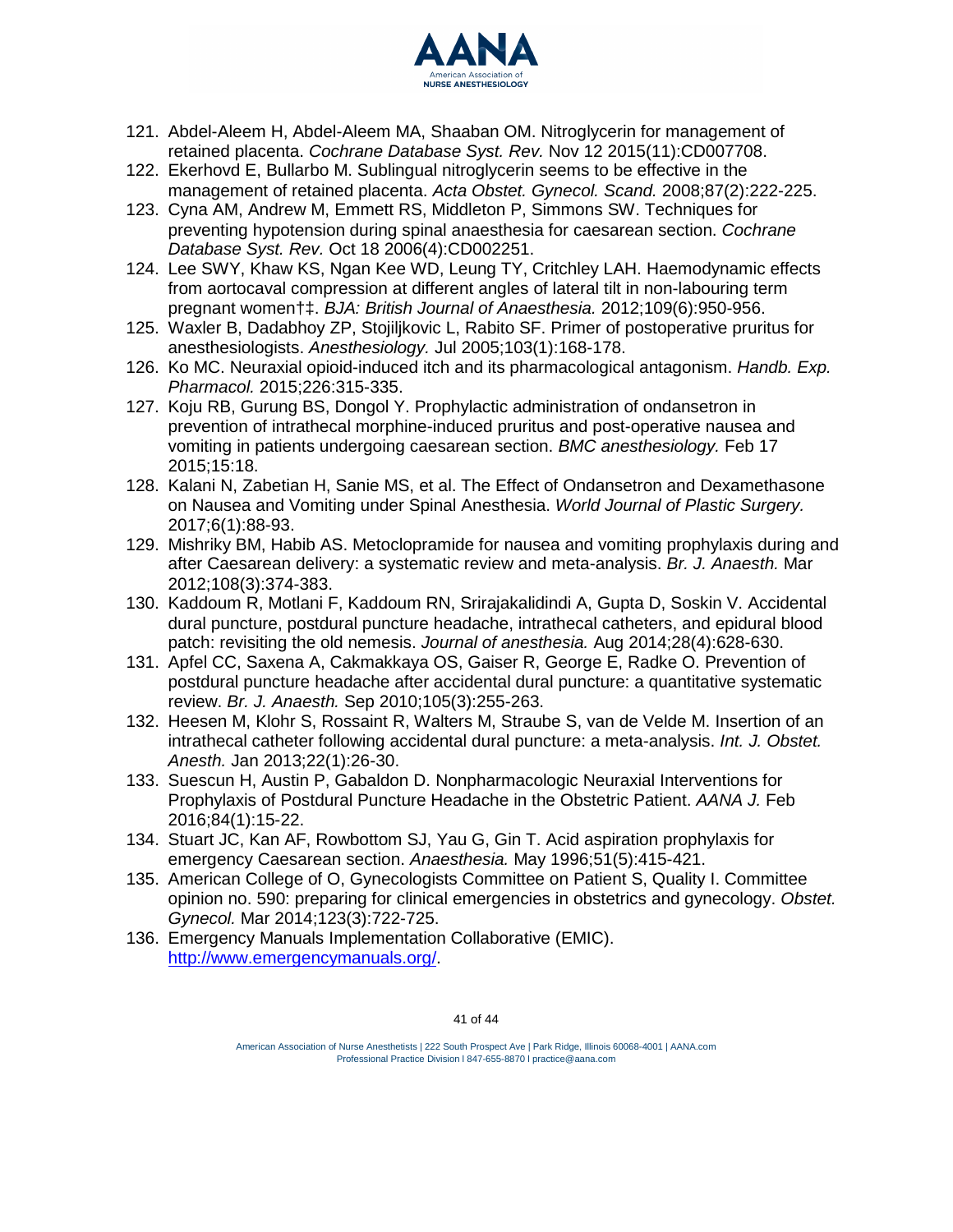

- 137. D'Angelo R, Smiley RM, Riley ET, Segal S. Serious complications related to obstetric anesthesia: the serious complication repository project of the Society for Obstetric Anesthesia and Perinatology. *Anesthesiology.* Jun 2014;120(6):1505-1512.
- 138. Clark EA, Fisher J, Arafeh J, Druzin M. Team training/simulation. *Clin. Obstet. Gynecol.* Mar 2010;53(1):265-277.
- 139. Balki M, Cooke ME, Dunington S, Salman A, Goldszmidt E. Unanticipated difficult airway in obstetric patients: development of a new algorithm for formative assessment in highfidelity simulation. *Anesthesiology.* Oct 2012;117(4):883-897.
- 140. Thompson S, Neal S, Clark V. Clinical risk management in obstetrics: eclampsia drills. *Qual. Saf. Health Care.* Apr 2004;13(2):127-129.
- 141. Winters BD, Gurses AP, Lehmann H, Sexton JB, Rampersad CJ, Pronovost PJ. Clinical review: checklists - translating evidence into practice. *Crit. Care.* 2009;13(6):210.
- 142. Lipman S, Cohen S, Einav S, et al. The Society for Obstetric Anesthesia and Perinatology consensus statement on the management of cardiac arrest in pregnancy. *Anesth. Analg.* May 2014;118(5):1003-1016.
- 143. Al Kadri HM. Obstetric medical emergency teams are a step forward in maternal safety! *J. Emerg. Trauma Shock.* Oct 2010;3(4):337-341.
- 144. Clements CJ, Flohr-Rincon S, Bombard AT, Catanzarite V. OB team stat: rapid response to obstetrical emergencies. *Nurs. Womens Health.* Apr 2007;11(2):194-199.
- 145. Thomas JA, Hagberg CA. The Difficult Airway: Risks, Prophylaxis, and Management. In: Chestnut DH, Polley LS, Tsen LC, Wong CA, eds. *Chestnut's Obstetric Anesthesia: Principles and Practice*. 4th ed. Philadelphia, PA: Mosby Elsevier; 2009:651-676.
- 146. Apfelbaum JL, Hagberg CA, Caplan RA, et al. Practice guidelines for management of the difficult airway: an updated report by the American Society of Anesthesiologists Task Force on Management of the Difficult Airway. *Anesthesiology.* Feb 2013;118(2):251-270.
- 147. American Congress of Obstetricians and Gynecologists. Severe Hypertension Bundle. [http://www.acog.org/About-ACOG/ACOG-Districts/District-II/SMI-Severe-Hypertension.](http://www.acog.org/About-ACOG/ACOG-Districts/District-II/SMI-Severe-Hypertension) Accessed May 5, 2015.
- 148. Dennis AT. Management of pre-eclampsia: issues for anaesthetists. *Anaesthesia.* Sep 2012;67(9):1009-1020.
- 149. del-Rio-Vellosillo M, Garcia-Medina JJ. Anesthetic considerations in HELLP syndrome. *Acta Anaesthesiol. Scand.* Feb 2016;60(2):144-157.
- 150. Polley LS. Hypertensive Disorders. In: Chestnut DH, Polley LS, Tsen LC, Wong CA, eds. *Chestnut's Obstetric Anesthesia: Principles and Practice*. 4th ed. Philadelphia, PA: Mosby Elsevier; 2009:975-1007.
- 151. ACOG Committee on Obstetric Practice. Committee Opinion No. 623: Emergent therapy for acute-onset, severe hypertension during pregnancy and the postpartum period. *Obstet. Gynecol.* Feb 2015;125(2):521-525.
- 152. Alexander JM, Wilson KL. Hypertensive emergencies of pregnancy. *Obstet. Gynecol. Clin. North Am.* Mar 2013;40(1):89-101.
- 153. American College of O, Gynecologists, Task Force on Hypertension in P. Hypertension in pregnancy. Report of the American College of Obstetricians and Gynecologists' Task Force on Hypertension in Pregnancy. *Obstet. Gynecol.* Nov 2013;122(5):1122-1131.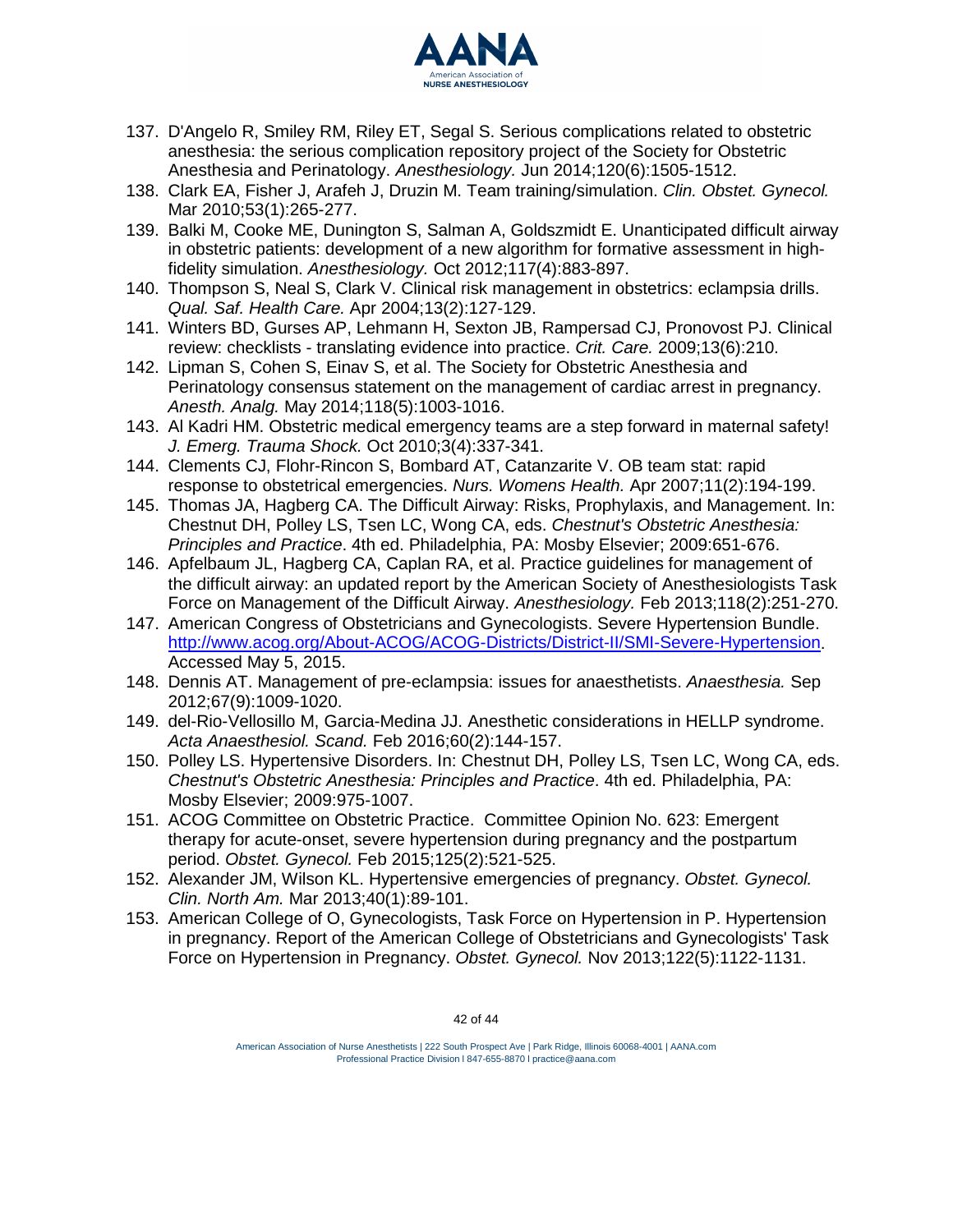

- 154. Andersgaard AB, Herbst A, Johansen M, et al. Eclampsia in Scandinavia: incidence, substandard care, and potentially preventable cases. *Acta Obstet. Gynecol. Scand.* 2006;85(8):929-936.
- 155. Singh R, Kumar N, Jain A, Chakraborty M. Spinal anesthesia for lower segment Cesarean section in patients with stable eclampsia. *J. Clin. Anesth.* May 2011;23(3):202- 206.
- 156. American Congress of Obstetricians and Gynecologists. Maternal Safety Bundle for Obstetric Hemorrhage. 2014; [http://www.acog.org/-/media/Districts/District-](http://www.acog.org/-/media/Districts/District-II/PDFs/SMI/v2/he01F140602PowerPointPDFOct2014.pdf?la=en)[II/PDFs/SMI/v2/he01F140602PowerPointPDFOct2014.pdf?la=en.](http://www.acog.org/-/media/Districts/District-II/PDFs/SMI/v2/he01F140602PowerPointPDFOct2014.pdf?la=en) Accessed May 7, 2015.
- 157. Mayer DC, Smith KA. Antepartum and Postpartum Hemorrhage. In: Chestnut DH, Polley LS, Tsen LC, Wong CA, eds. *Chestnut's Obstetric Anesthesia: Principles and Practice*. 4th ed. Philadelphia, PA: Mosby Elsevier; 2009:811-836.
- 158. Braveman FR, Scavone BM, Wong CA, Santos AC. Obstetrical Anesthesia. In: Barash PG, Cullen BF, Stoeling RK, Cahalan MK, Stock MC, eds. *Clinical Anesthesia*. 6th ed. Philadelphia, PA: Lippincott Williams & Wilkins; 2009.
- 159. Walfish M, Neuman A, Wlody D. Maternal haemorrhage. *BJA: British Journal of Anaesthesia.* 2009;103(suppl\_1):i47-i56.
- 160. Van de Velde M, Diez C, Varon AJ. Obstetric hemorrhage. *Curr. Opin. Anaesthesiol.* Apr 2015;28(2):186-190.
- 161. Zhao Y, Zhang Y, Li Z. Appropriate second-line therapies for management of severe postpartum hemorrhage. *Int. J. Gynaecol. Obstet.* Nov 2014;127(2):180-182.
- 162. Butwick AJ, Goodnough LT. Transfusion and coagulation management in major obstetric hemorrhage. *Curr. Opin. Anaesthesiol.* Jun 2015;28(3):275-284.
- 163. Hui D, Morrison LJ, Windrim R, et al. The American Heart Association 2010 guidelines for the management of cardiac arrest in pregnancy: consensus recommendations on implementation strategies. *J. Obstet. Gynaecol. Can.* Aug 2011;33(8):858-863.
- 164. Cohen SE, Andes LC, Carvalho B. Assessment of knowledge regarding cardiopulmonary resuscitation of pregnant women. *Int. J. Obstet. Anesth.* Jan 2008;17(1):20-25.
- 165. Atta E, Gardner M. Cardiopulmonary resuscitation in pregnancy. *Obstet. Gynecol. Clin. North Am.* Sep 2007;34(3):585-597, xiii.
- 166. Lisonkova S, Potts J, Muraca GM, et al. Maternal age and severe maternal morbidity: A population-based retrospective cohort study. *PLoS Med.* May 2017;14(5):e1002307.
- 167. Jeejeebhoy F, Windrim R. Management of cardiac arrest in pregnancy. *Best Pract. Res. Clin. Obstet. Gynaecol.* May 2014;28(4):607-618.
- 168. Jeejeebhoy FM, Morrison LJ. Maternal cardiac arrest: a practical and comprehensive review. *Emergency medicine international.* 2013;2013:274814.
- 169. Jeejeebhoy FM, Zelop CM, Lipman S, et al. Cardiac Arrest in Pregnancy. *A Scientific Statement From the American Heart Association.* 2015.
- 170. Cavazos-Rehg PA, Krauss MJ, Spitznagel EL, et al. Maternal age and risk of labor and delivery complications. *Matern. Child Health J.* Jun 2015;19(6):1202-1211.
- 171. Parry R, Asmussen T, Smith JE. Perimortem caesarean section. *Emerg. Med. J.* Feb 24 2015.